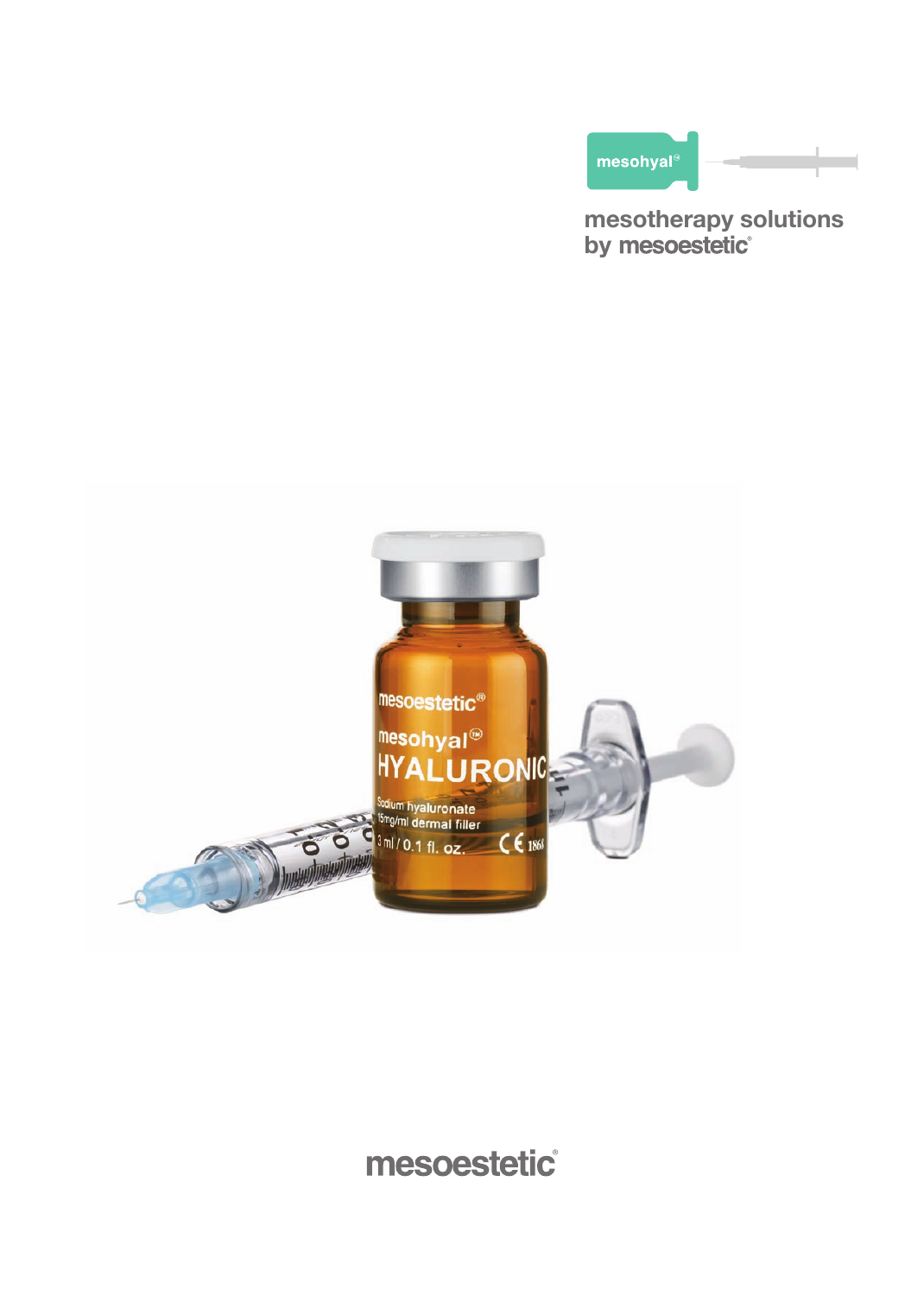physical stimulation

pharmacological effect

micro-doses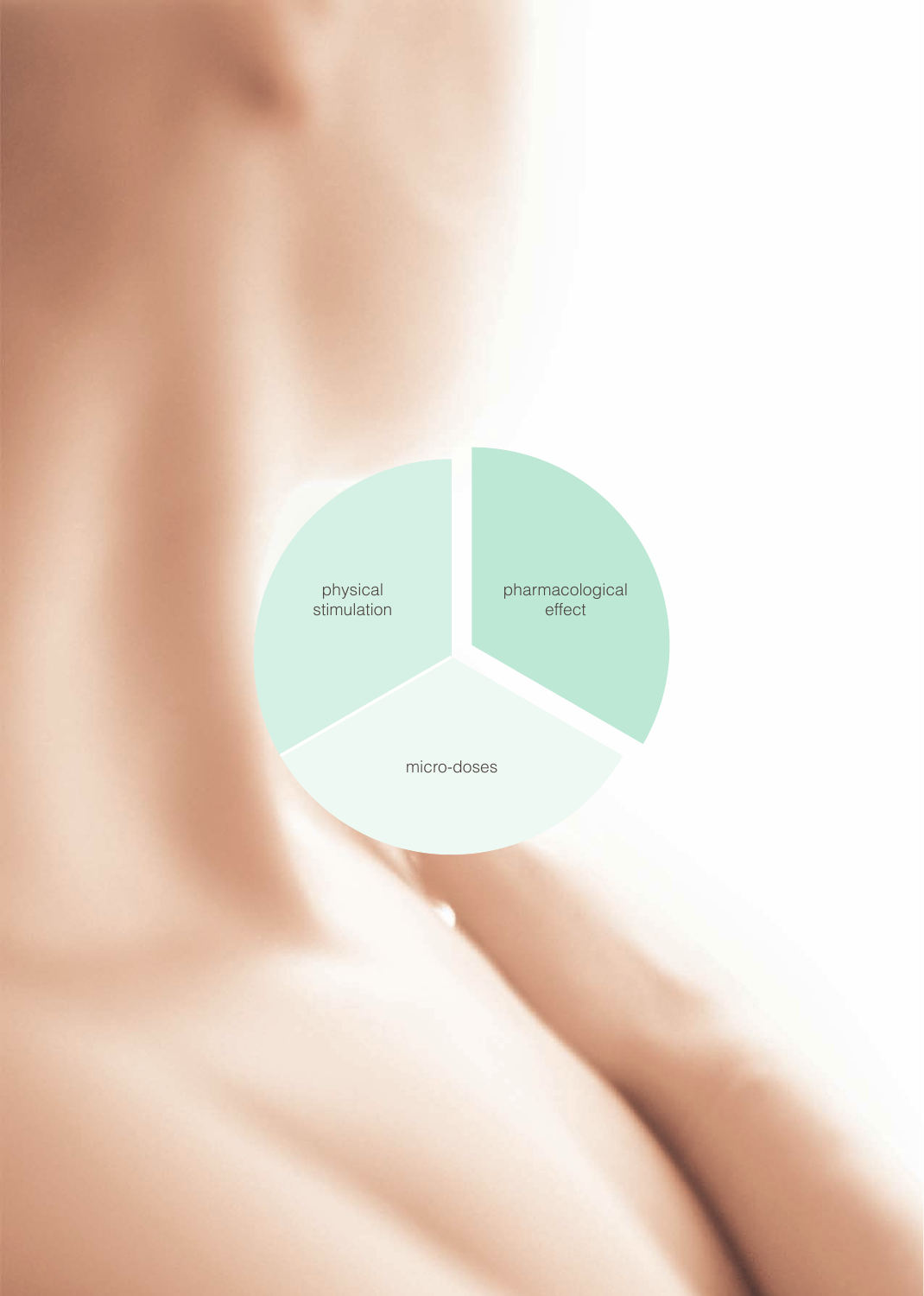**Mesotherapy** is a medical technique whereby active substances are introduced into the skin surface by numerous micro-injections to correct aesthetic disorders such as skin aging, cellulite, flaccidity and alopecia, among others. The physical reaction is caused by the **mechanical stimulus** (the effect of the needle), while there is also a **pharmacological effect due to the micro-doses** of the substances introduced. Provided it is performed in adequate conditions and with the correct substances, it is a very effective procedure.

This technique ensures optimum penetration of substances in the dermis with **superior effects** to those achieved with other methods of application.

This **local medical procedure** is performed on the dermis, regardless of the histological location of the lesion. The risk of side effects is extremely minor and is a non-obtrusive treatment requiring no preparation time meaning that patients can immediately resume their daily activities.

> *"Little, rarely and in the right place".* Dr. Michel Pistor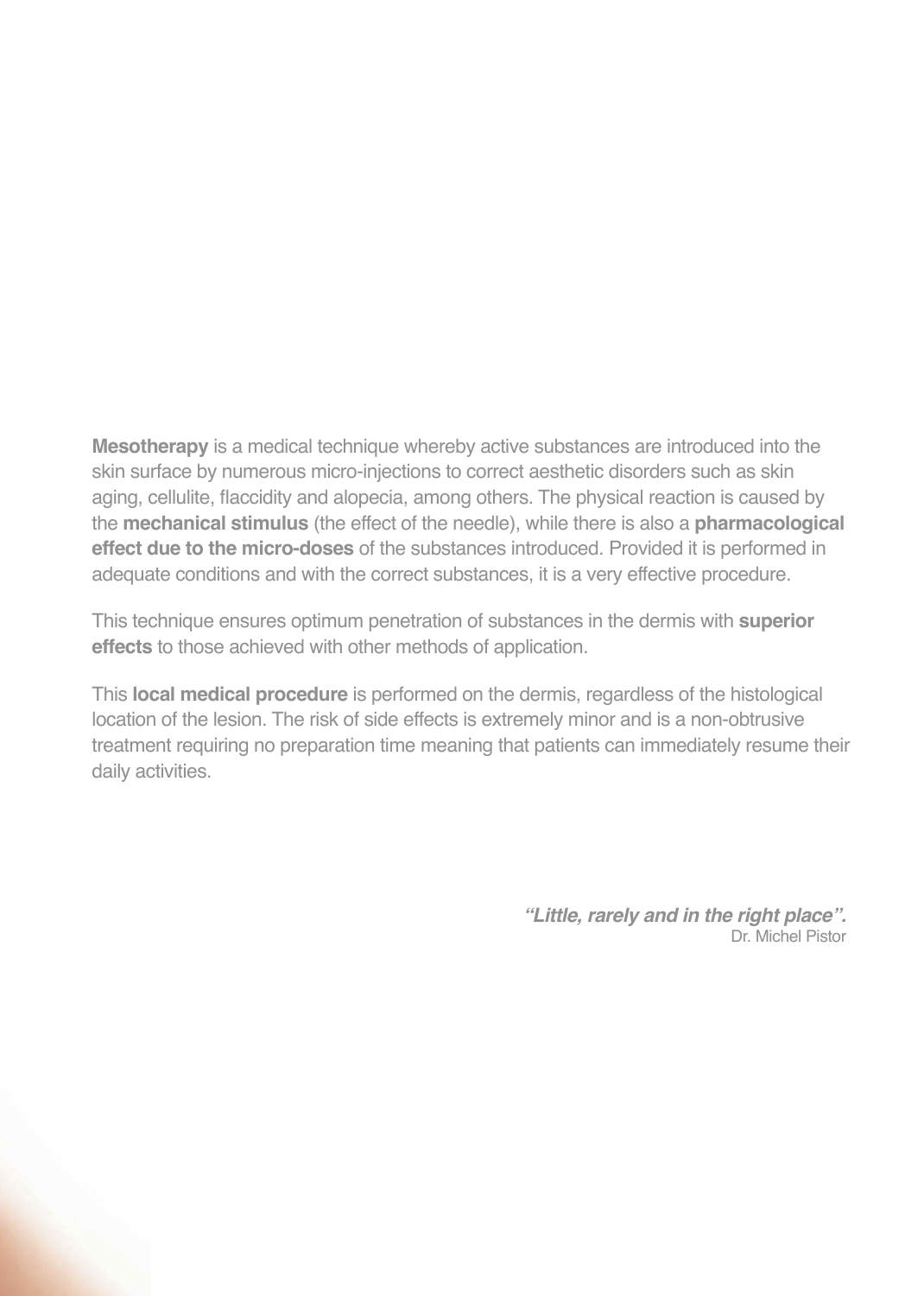# **1. mesoestetic® solution: mesohyal**

**mesohyal** is the widest range of class III medical devices for intradermal administration for face and body treatments with the CE marking. They are adaptable, safe, efficient products and are used for personalised correction of skin aging and the most specific figure concerns. They improve the appearance of the skin immediately and progressively and have lasting effects. The range is ideal for combining with and optimising the results of other medical procedures (botulinum toxin, fillers, laser, IPL, etc.).

## 100% adaptable

A comprehensive range of products that can be applied individually or as part of personalised cocktails.

#### All the products in the **mesohyal** range can be combined.

Initially, the skin's specific requirements are diagnosed, then the most suitable active substances are selected and a tailor-made treatment programme is designed on a session-by-session basis.

### 100% safe

#### CE Mark: a guarantee of quality, safety and efficacy.

**mesohyal** products bear the CE mark, which certifies that they comply with the European Council Directive 93/42/EEC concerning medical devices. The CE mark guarantees that a comprehensive quality assurance system and suitable product design, production, marketing and distribution procedures are used. The result of these methods are products that are safe and suitable for the purposes for which they are intended.

#### ISO 13485:2012

Mesoestetic Pharma Group also holds the ISO 13485:2012 standard that certifies compliance with the quality assurance system requirements demanded by medical device directives.

### 100% efficient

Hyaluronic acid, a fundamental component of the skin, is the entire line's main active ingredient. It is of biotechnological, non-animal origin and is non-crosslinked.

It is capable of retaining thousands of times its weight in water, enabling it to compensate for natural loss of hyaluronic acid. It also helps to support collagen and elastin fibres, restoring density to thinner areas and providing support to cells.

**mesohyal** products combine hyaluronic acid with active substances with recognised therapeutic efficacy such as vitamins, natural extracts, coenzymes, amino acids, mineral salts, etc. They are highly tolerable, biocompatible, are totally reabsorbed and integrate naturally in the dermis.

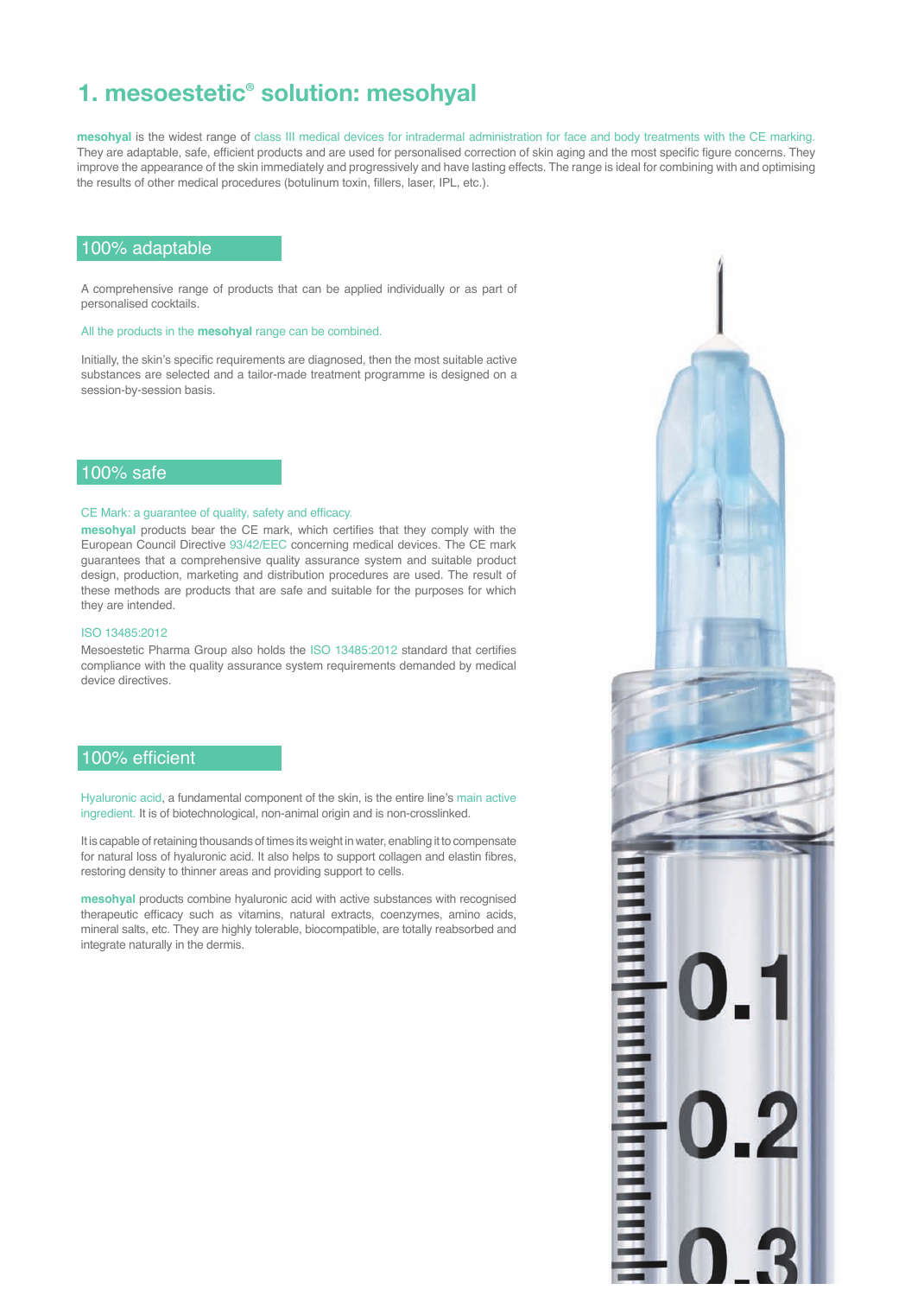# **2. Product range**

Skin re-moisturising and rejuvenation

# **mesohyal HYALURONIC**

#### Non-crosslinked hyaluronic acid 45 mg.

Nourishes and moisturises the treatment area, enhancing skin elasticity, reducing fine and superficial wrinkles.



# **mesohyal VITAMIN C**

### Hyaluronic acid + vitamin C (20%) and mineral salts.

Prevents and palliates oxidative damage to epidermal cells caused by UV radiation. Lightens the skin and improves pigmented lesions of different origins.

Skin tissue regeneration and restructuring

# **mesohyal ORGANIC SILICON**

Hyaluronic acid + silicon.

Reactivation of skin cell and scalp metabolism

of collagen fibres, elastin and proteoglycans.

It acts to stabilise and maintain the skin tissue structure. stimulating fibroblast production and enhancing biosynthesis

# **mesohyal BIOTIN**

Hyaluronic acid + biotin, other group B vitamins and mineral salts. Compensates for nutritional deficit of the scalp responsible for hair weakness and early hair loss.

Detoxifying and draining effect

# **mesohyal ARTICHOKE**

#### Hyaluronic acid + artichoke extract and mineral salts.

It has a cleansing action that stimulates the lymph draining system, reducing the retention of fluids built up in the tissues, oedema and the feeling of swelling.



#### Intensive cell biorevitalisation

# **mesohyal NCTC 109**

Hyaluronic acid + biorevitalising cocktail (vitamins, amino acids, mineral salts and coenzymes). Provides the micronutrients that intervene in cell repair.



## Elasticity and firmness

# **mesohyal DMAE**

#### Hyaluronic acid + Dimethylaminoethanol (3%).

Restores firmness to tissues undergoing the aging process, effectively counteracting flaccidity.



#### Stimulation of the extracellular dermal matrix

# **mesohyal OLIGOELEMENTS**

#### Hyaluronic acid + 9 oligoelements.

Activates skin metabolic processes and encourages growth and biological cell functions, improving the structure of the skin and reducing the signs of aging.



# **mesohyal CARNITINE**

#### Hyaluronic acid + L-carnitine (20%).

L-carnitine transports fatty acids to the mitochondria, where oxidation and subsequent energy release occur.

Activates microcirculation

# **mesohyal MELILOT**

#### Hyaluronic acid + melilot extract, troxerutin and mineral salts.

Enhances the microcirculation and reduces fluid retention. Encourages lymph draining and activates return venous flow.

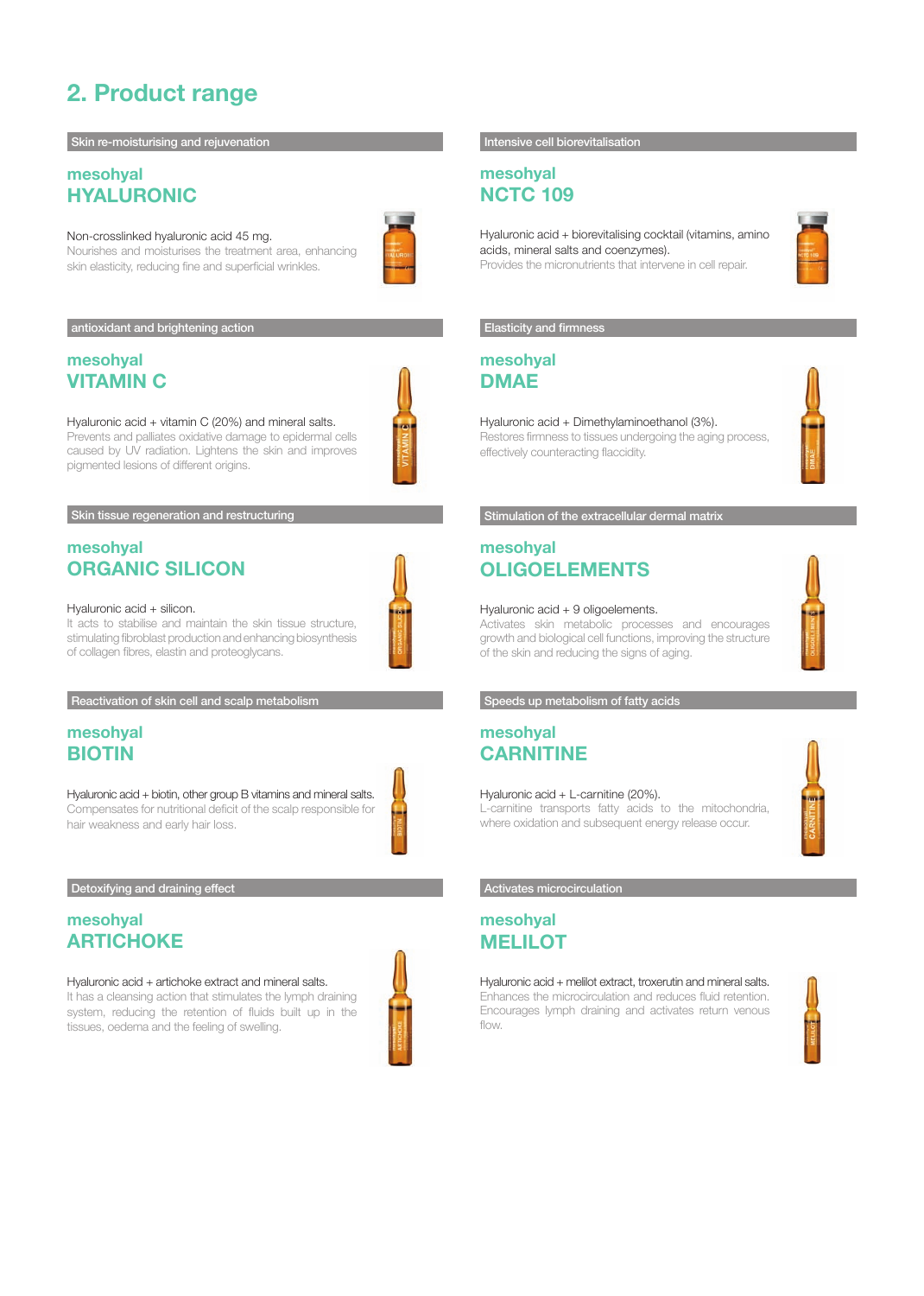# **3. Basic protocol**

#### Skin preparation

Remove make up from the treatment area with hydra milk cleanser and apply an anaesthetic cream (optional). Disinfect the skin with a little alcohol, hydrogen peroxide or chlorhexidine.

#### **Optional phase**

Depending on the skin type and desired results, a surface chemical peel with mesopeel may be recommended immediately before the mesotherapy session to improve the level of therapeutic response.

#### Mixing cocktails

It is possible to create the most suitable cocktail for each session.

- · The active substances can be mixed with an 18 G needle in the syringe you will use during the session.
- · For cocktails containing **mesohyal HYALURONIC**, load this first due to its high viscosity. This will allow you to obtain a homogenous mixture.





#### Injection techniques

**mesohyal** products can be applied manually or with a multi-puncture gun, using threebody syringes with Luer-Lock connection and 30G needles for 4 mm deep injections for normal use and and/or 8 to 12 mm for specific techniques, injecting these into the superficial dermis using the most suitable mesotherapy technique:



To soothe, repair and decongest the skin, apply the post-peel crystal fiber mask and then recommend the use of a high sun protection factor cream moisturising sun protection SPF50 or compact foundation SPF50.



intradermal nappage: maximum number of injections (every 5/6 mm), with a minimum quantity of product at a depth of less than 4 mm.



intradermal papule: localised deposit of product creating a small papule.

 $\bullet$  $\bullet$  $\bullet$ 

point by point: numerous injections with a larger quantity of the product.



tracer mesotherapy: the needle is placed parallel to the skin and the product is inserted as the needle is withdrawn.



#### Post-treatment recommendation

Patients should avoid direct exposure to the sun, saunas, swimming pools and gyms for a few hours following the session.

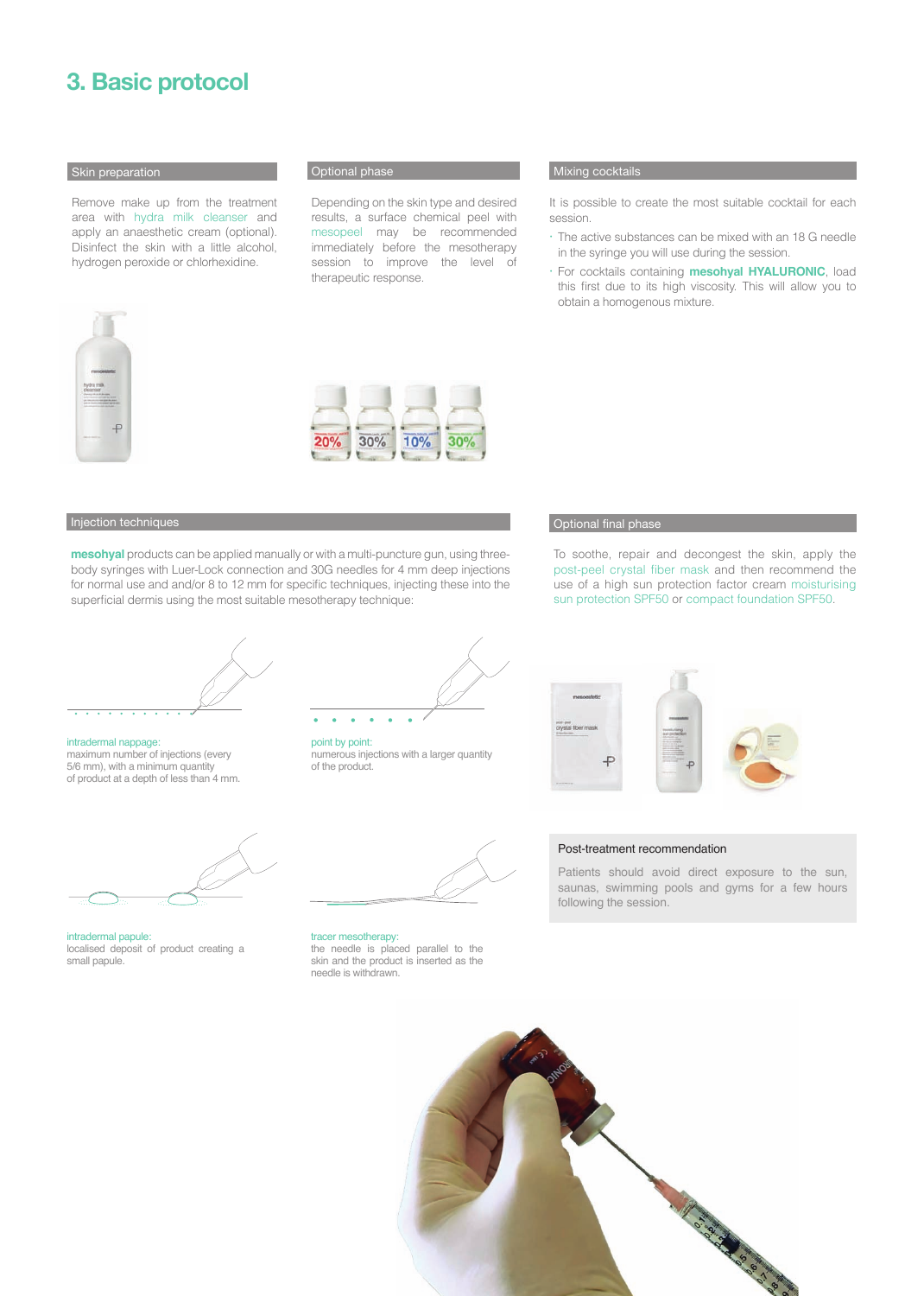# Facial cocktails

# General indications

#### **Treatment areas:**



#### **Recommended syringe:**

1 or 2 ml

#### **Injection techniques:**

The best facial mesotherapy results are achieved by combining the 4 injection techniques:

- · generalised nappage technique over entire treatment area.
- · point by point to boost the effects of nappage in certain areas.
- · intradermal papules in cheeks, preauricular area, corners of the mouth and facial contour.
- · tracer mesotherapy in areas with skin fracture generating chemical tension threads (with 30G ½ and 12 mm long needle or cannula).

It is recommended you start the facial mesotherapy treatment by providing the micro-nutrients essential to the dermis with a moisturising-revitalising cocktail comprising **mesohyal HYALURONIC** y **mesohyal NCTC 109**, to stimulate the dermal substrate, thus optimising the effect of the active substances administered in subsequent sessions.

At home, boost and prolong the results of the mesotherapy with collagen 360° elixir drinkable nutricosmetics for a firming effect, radiance DNA elixir with an overall antiaging effect or ultimate W<sup>+</sup> whitening elixir to lighten and unify skin tone.



#### Suggestions for facial cocktails

#### Re-moisturising biorevitalisation

mesohyal HYALURONIC mesohyal NCTC 109

Intensive Restructuring

mesohyal HYALURONIC mesohyal ORGANIC SILICON mesohyal OLIGOELEMENTS

#### Biorevitalising antioxidant

mesohyal HYALURONIC mesohyal NCTC 109 mesohyal VITAMIN C

Scalp stimulation

mesohyal BIOTIN mesohyal NCTC 109 mesohyal VITAMIN C or OLIGOELEMENTS

#### Overall rejuvenation treatment

Select the cocktail and application sequence according to medical criteria, the patient's needs and the desired result.

Re-moisturising biorevitalisation

Biorevitalising antioxidant

Skin reaffirmation and restructuring

Intensive restructuring

#### Skin reaffirmation and restructuring

mesohyal HYALURONIC mesohyal NCTC 109 mesohyal ORGANIC SILICON or DMAE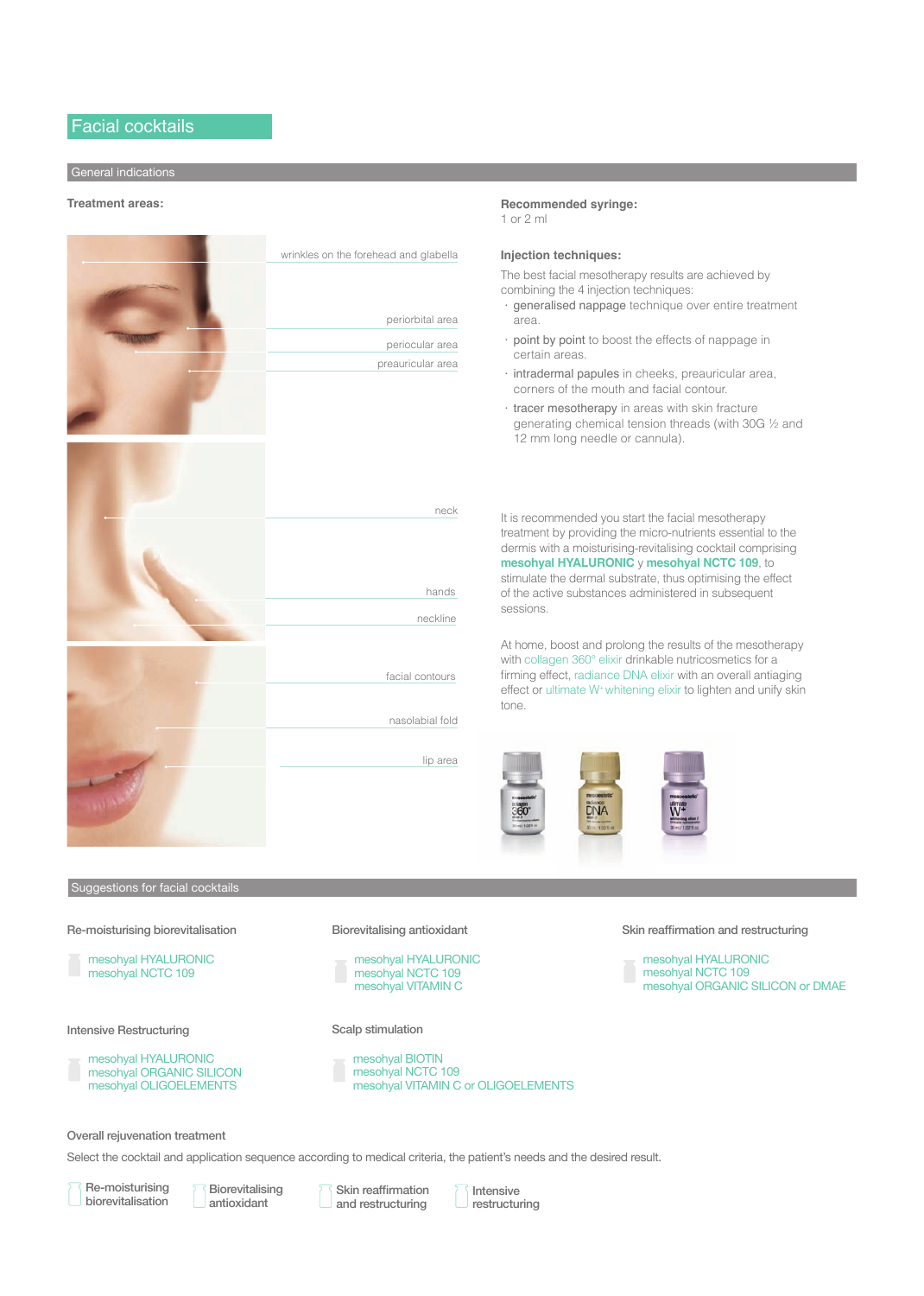## Body cocktails

#### Treatment areas:

#### **Treatment areas:**



#### Suggestions for body cocktails

**· first sessions:**

Compact or fibrous cellulite

mesohyal CARNITINE mesohyal MELILOT mesohyal ARTICHOKE Flaccid and soft cellulite

mesohyal ARTICHOKE mesohyal MELILOT mesohyal ORGANIC SILICON or CARNITINE

**· according to the evolution of previous treatments:**

Compact or fibrous cellulite

mesohyal CARNITINE mesohyal MELILOT mesohyal ORGANIC SILICON Flaccid and soft cellulite

mesohyal MELILOT mesohyal ORGANIC SILICON mesohyal DMAE

#### **Recommended syringe:**

5 o 10 ml

#### **Injection techniques:**

- · point by point.
- · papule technique injections.

**mesohyal MELILOT** is a recommended ingredient of all body mesotherapy cocktails, because it stimulates blood flow and is ideal for treating all types of cellulite.

The following steps are recommended for the **first** mesotherapy body treatment **session**:

- 1. stimulate blood microflow with the **mesohyal MELILOT** (2 ml) injection in the cutaneous projections over the vascular axes of the upper and lower limbs and the paravertebral areas to treat.
- 2. use the recommended cocktail according to the types of cellulite diagnosed.



At home, complement the treatment with grascontrol artichoke cleansing nutritional supplement to enhance the therapeutic response to the treatment.



Oedematous cellulite with a vascular component

mesohyal MELILOT mesohyal ARTICHOKE mesohyal CARNITINE

Oedematous cellulite with a vascular component

mesohyal MELILOT mesohyal CARNITINE mesohyal ORANIC SILICON or DMAE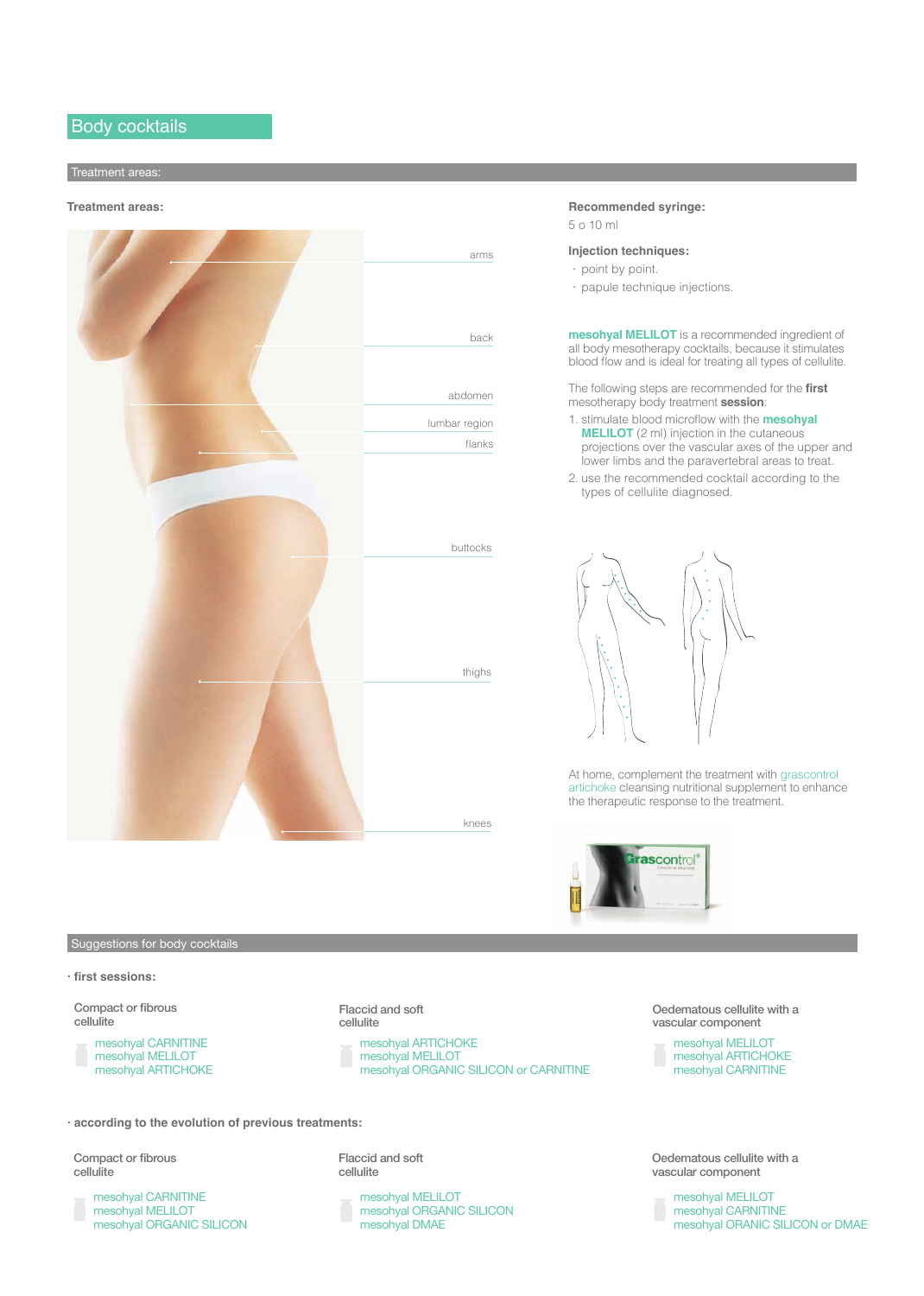# **4. Progressive and visible results**

**The duration of a session** is from 20 to 30 minutes.

#### **Number of recommended sessions:**

- · Facial: between 5 and 10 sessions at two-week intervals.
- · Body: between 8 and 12 sessions at seven-day intervals.

#### **Follow-up:**

Patients are required to follow the usual hygienic-dietary guidelines and to have regular top-up treatments to maintain the effects every 6 to 8 months. This period can be longer or shorter according to the patient's therapeutic response and the desired result.



mesohyal carried out in weeks 1, 2, 3, 5 and 7.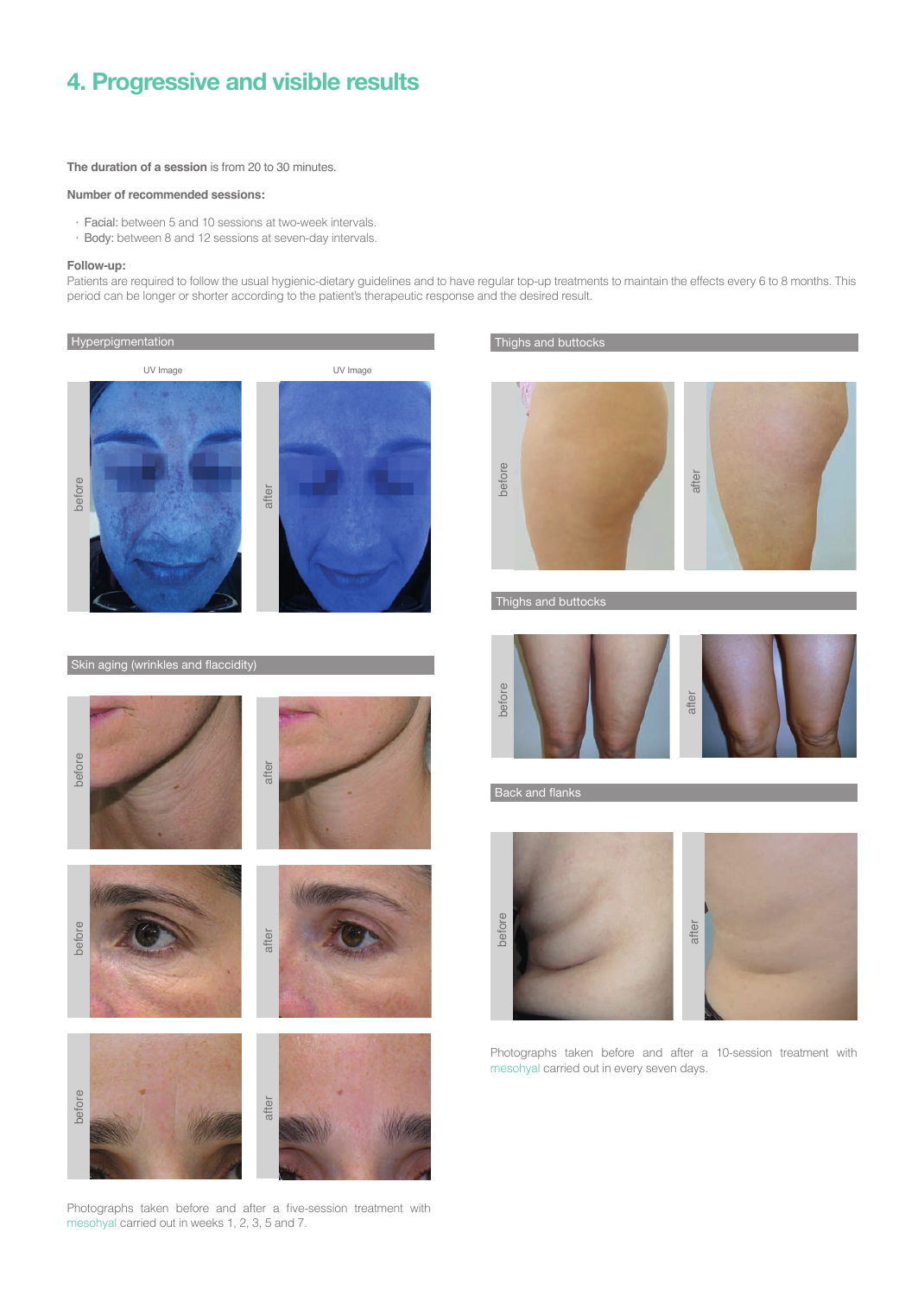# **4. Product characteristics**

### **DESCRIPTION**

| mesohyal<br><b>HYALURONIC</b><br>SKIN RE-MOISTURISING AND<br>REJUVENATION.                    |                                                   | gel solution with highly concentrated<br>non-crosslinked hyaluronic acid (45 mg / vial).                                             |
|-----------------------------------------------------------------------------------------------|---------------------------------------------------|--------------------------------------------------------------------------------------------------------------------------------------|
| mesohyal<br><b>NCTC 109</b><br>INTENSIVE CELL BIOREVITALISATION.                              |                                                   | revitalising solution packed with vitamins,<br>amino acids, mineral salts, coenzymes in a<br>base of hyaluronic acid.                |
| mesohyal<br>VITAMIN C<br><b>ANTIOXIDANT AND</b><br><b>BRIGHTENING EFFECT.</b>                 | 166<br>and and less trees                         | antioxidant, brightening solution with<br>concentrated ascorbic acid (vitamin C) and<br>mineral salts and a base of hyaluronic acid. |
| mesohyal<br><b>DMAE</b><br><b>ELASTICITY AND FIRMNESS.</b>                                    |                                                   | firming solution with concentrated<br>dimethylaminoethanol (DMAE), with a base of<br>hyaluronic acid.                                |
| mesohyal<br><b>ORGANIC SILICON</b><br><b>SKIN TISSUE REGENERATION AND</b><br>RESTRUCTURING.   | mmonstell                                         | regenerating, restructuring solution with<br>concentrated organic silicon in a base of<br>hyaluronic acid.                           |
| mesohyal<br><b>OLIGOELEMENTS</b><br>STIMULATION OF THE EXTRACELLULAR<br>DERMAL MATRIX.        |                                                   | revitalising solution combining numerous<br>oligoelements in a base of hyaluronic acid.                                              |
| mesohyal<br><b>BIOTIN</b><br><b>REACTIVATION OF SKIN CELL AND</b><br><b>SCALP METABOLISM.</b> | lengt and and site.                               | revitalising solution with concentrated vitamins<br>and mineral salts in a base of hyaluronic acid.                                  |
| mesohyal<br><b>CARNITINE</b><br>SPEEDS UP METABOLISM OF<br>FATTY ACIDS.                       | C<br>now meet once, near over                     | anticellulite solution with concentrated<br>L-carnitine in a base of hyaluronic acid.                                                |
| mesohyal<br><b>ARTICHOKE</b><br>DETOXIFYING AND DRAINING<br>EFFECT.                           | $\mathcal{L}_1$ and the state and $\mathcal{H}_2$ | draining, detoxifying anticellulite solution with<br>extract of artichoke in a base of hyaluronic<br>acid.                           |
| mesohyal<br><b>MELILOT</b><br><b>ACTIVATES</b><br>MICROCIRCULATION.                           |                                                   | anticellulite solution combining extract of<br>melilot, troxerutin and a base of hyaluronic<br>acid.                                 |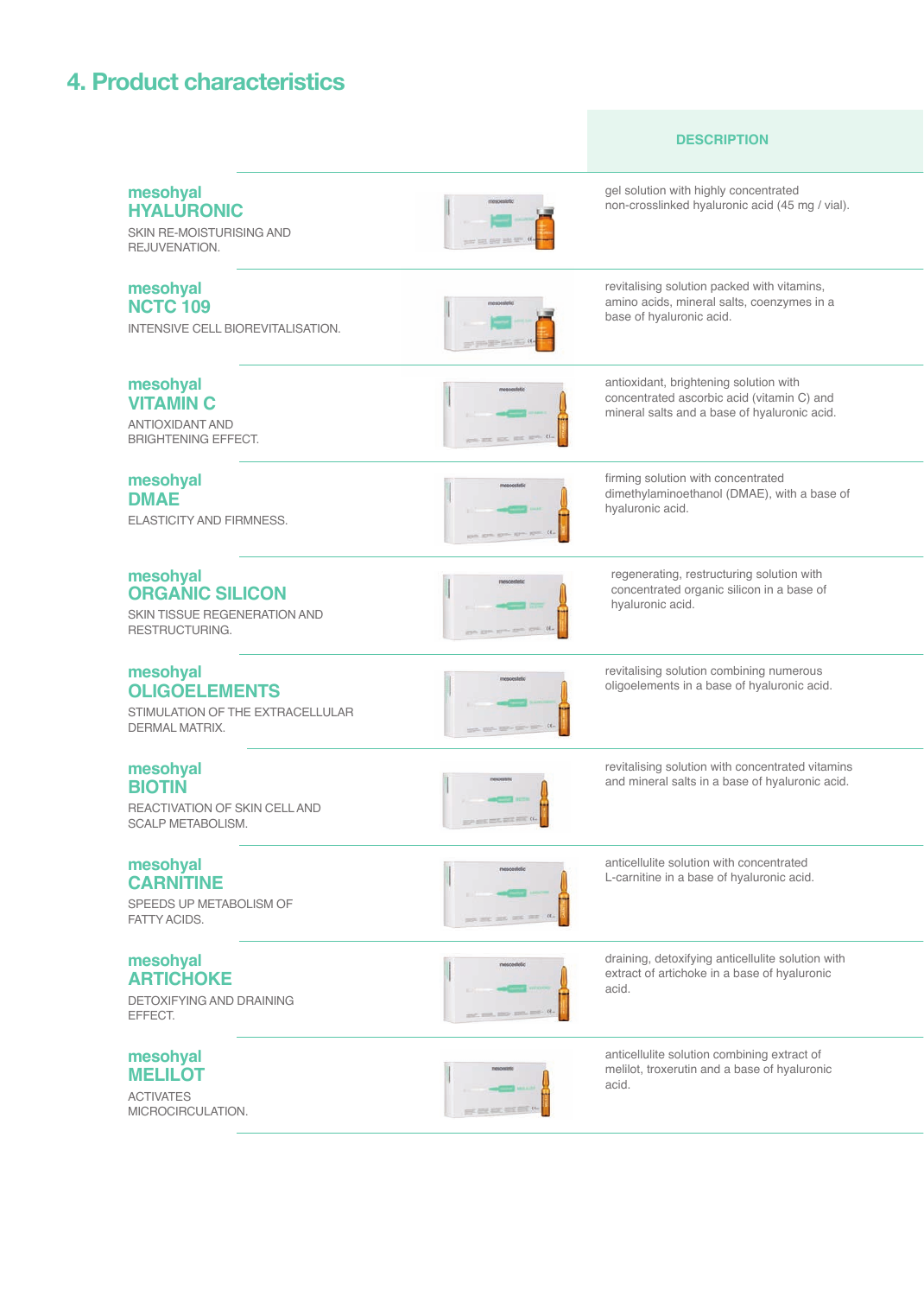| <b>INDICATIONS</b>                                                                                                              | <b>COMPOSITION</b>                                                                                                                | <b>AREAS TO TREAT</b>                                                                                                                       | <b>PRESENTATION</b>   |
|---------------------------------------------------------------------------------------------------------------------------------|-----------------------------------------------------------------------------------------------------------------------------------|---------------------------------------------------------------------------------------------------------------------------------------------|-----------------------|
| · intensive hydration of the<br>superficial dermis and epidermis<br>· correction of fine wrinkles<br>· skin rejuvenation        | Hyaluronic acid (HA):<br>15 mg/ml                                                                                                 | face, neck, neckline and backs of<br>hands, as well as the arms, back, chest,<br>abdomen, periumbilical area, flanks and<br>thighs.         | $5 \times 3$ ml vials |
| · biorevitalisation of dull skins<br>· prevention from aging<br>· correction of fine wrinkles<br>toning skin tissues            | HA: 0.025 mg/ml<br>Biorevitalising cocktail<br>(vitamins, amino acids, mineral<br>salts and coenzymes)                            | face, neck, neckline and backs of<br>hands, as well as the arms, back,<br>thorax, abdomen, periumbilical area,<br>flanks, thighs and scalp. | $5 \times 5$ ml vials |
| · antioxidant<br>· melasma<br>· dull skin<br>· rigid skin / lack of firmness                                                    | HA: 2.5 mg/ml<br>Ascorbic acid / vitamin C<br>(20%) and mineral salts                                                             | face, neck, neckline and backs of<br>hands, as well as the arms, back,<br>thorax, abdomen, periumbilical area,<br>flanks, thighs and scalp. | 20 x 5 ml ampoules    |
| · face and body skin flaccidity                                                                                                 | HA: 2.5 mg/ml<br>DMAE / Dimethylaminoethanol<br>(3%)                                                                              | face, neck, neckline and backs of<br>hands, as well as the arms, back, chest,<br>abdomen, periumbilical area, flanks and<br>thighs.         | 20 x 5 ml ampoules    |
| · prevention from aging<br>· face and body skin flaccidity<br>· stretch marks in primary stage<br>· scars                       | HA: 2.5 mg/ml<br>Silicon.                                                                                                         | face, neck, neckline and backs of<br>hands, as well as the arms, back, chest,<br>abdomen, periumbilical area, flanks and<br>thighs.         | 20 x 5 ml ampoules    |
| · addresses the signs of skin<br>aging.<br>· correction of fine wrinkles<br>· face and body skin flaccidity<br>· cell nutrition | HA: 2.5 mg/ml<br>9 oligoelements (zinc,<br>magnesium, molybdenum,<br>nickel, cobalt, selenium, copper,<br>manganese and vanadium) | face, neck, neckline and backs of<br>hands, as well as the arms, back,<br>thorax, abdomen, periumbilical area,<br>flanks, thighs and scalp. | 20 x 5 ml ampoules    |
| $\cdot$ alopecia<br>· weakness of the capillary root<br>· antiaging                                                             | HA: 2.5 mg/ml<br>Biotin, other group B vitamins<br>and mineral salts                                                              | scalp and all other areas requiring<br>reactivation of the metabolism.                                                                      | 20 x 2 ml ampoules    |
| · all types of cellulite, particularly<br>compact or fibrous cellulite.<br>· adipose accumulation                               | HA: 2.5 mg/ml<br>L-carnitine (20%)                                                                                                | areas most commonly affected by<br>compact cellulite: thighs, buttocks,<br>abdomen, back and arms.                                          | 20 x 5 ml ampoules    |
| · all types of cellulite<br>· overweight                                                                                        | HA: 2.5 mg/ml<br>Artichoke extract and mineral<br>salts                                                                           | thighs, buttocks, abdomen, back and<br>arms.                                                                                                | 20 x 5 ml ampoules    |
| · all types of cellulite, particularly<br>oedematous cellulite with a<br>vascular component<br>· fluid retention                | HA: 2.5 mg/ml<br>Melilot extract, troxerutin and<br>mineral salts                                                                 | areas most often affected by circulatory<br>disorders: thighs, buttocks, abdomen,<br>back and arms.                                         | 20 x 2 ml ampoules    |